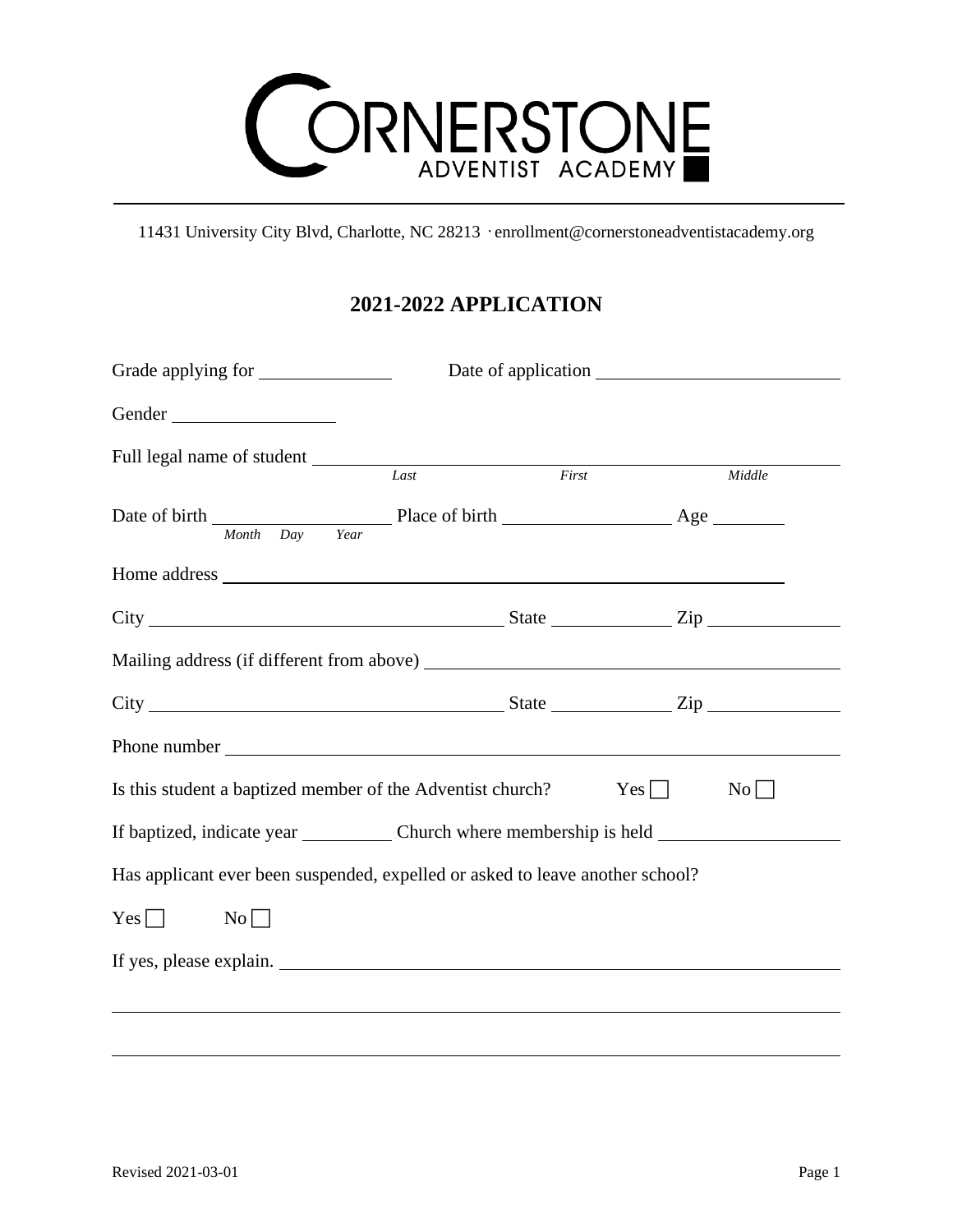## **FAMILY INFORMATION**

| Student living with                                                                                                                                                                                                            | Father $\Box$ | Mother $\Box$  | Stepfather $\Box$ | Stepmother $\Box$ |
|--------------------------------------------------------------------------------------------------------------------------------------------------------------------------------------------------------------------------------|---------------|----------------|-------------------|-------------------|
| Other                                                                                                                                                                                                                          |               | Please Specify |                   |                   |
| Languages used at home                                                                                                                                                                                                         |               |                |                   |                   |
| Father's name Last                                                                                                                                                                                                             |               | First          |                   | Middle Initial    |
|                                                                                                                                                                                                                                |               |                |                   |                   |
| $City$ $City$ $Right$ $\_$ $Zip$                                                                                                                                                                                               |               |                |                   |                   |
|                                                                                                                                                                                                                                |               |                |                   |                   |
|                                                                                                                                                                                                                                |               |                |                   |                   |
|                                                                                                                                                                                                                                |               |                |                   |                   |
| Is this parent a baptized member of the Adventist church?<br>$Yes \Box$<br>$\rm{No}$                                                                                                                                           |               |                |                   |                   |
|                                                                                                                                                                                                                                |               |                |                   |                   |
| Last                                                                                                                                                                                                                           |               | First          |                   | Middle Initial    |
| Address (if different from above) No. 1996. The state of the state of the state of the state of the state of the state of the state of the state of the state of the state of the state of the state of the state of the state |               |                |                   |                   |
| $City$ $City$ $Zip$                                                                                                                                                                                                            |               |                |                   |                   |
|                                                                                                                                                                                                                                |               |                |                   |                   |
|                                                                                                                                                                                                                                |               |                |                   |                   |
| Employer Construction Communication Communication Communication Communication Communication Communication Communication Communication Communication Communication Communication Communication Communication Communication Comm |               |                |                   |                   |
| Is this parent a baptized member of the Adventist church?                                                                                                                                                                      |               |                | $Yes \Box$        | No                |
|                                                                                                                                                                                                                                |               |                |                   |                   |